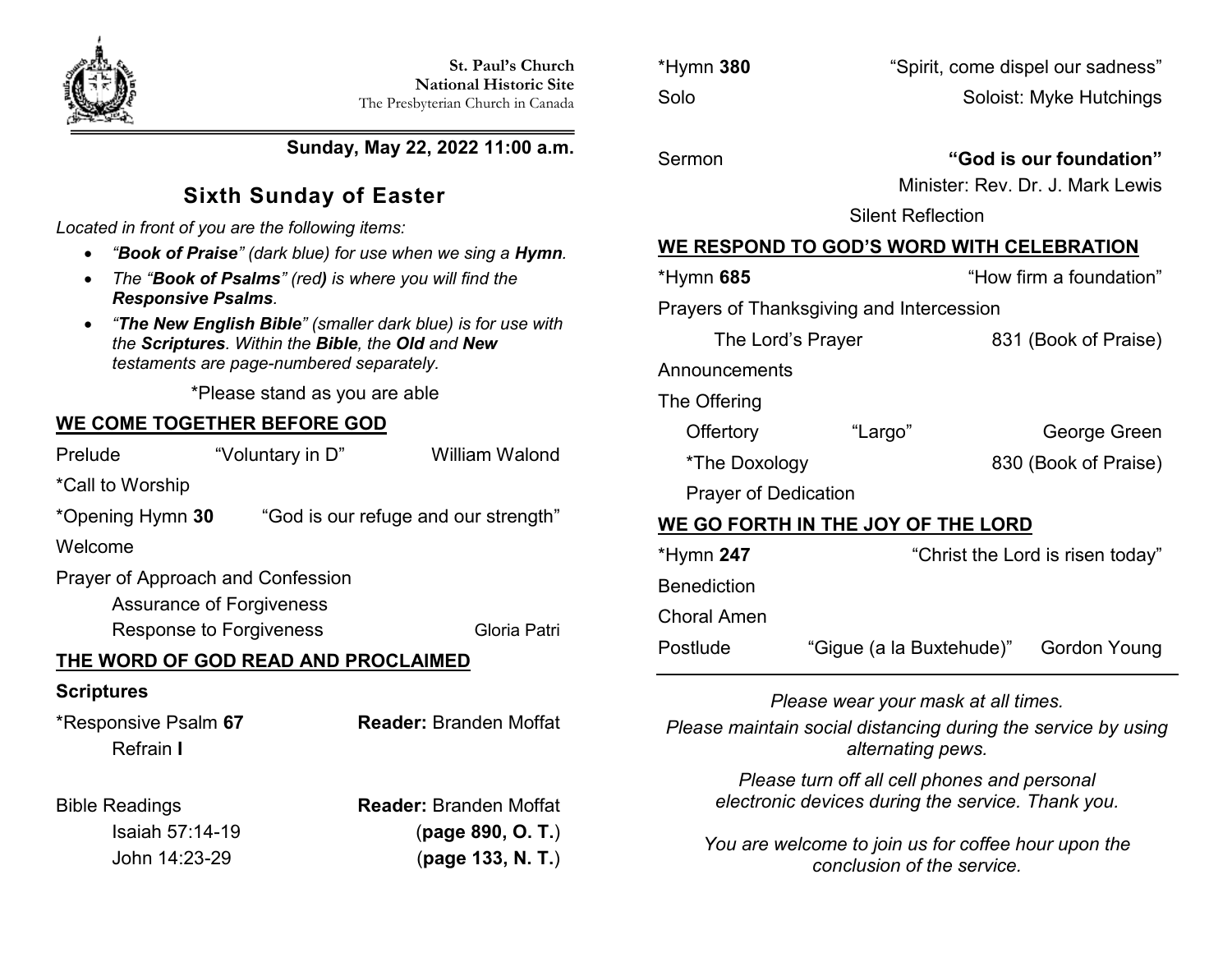#### **Land Acknowledgement**

St. Paul's is situated on the traditional territories of the Erie, Neutral, Huron-Wendat, Haudenosaunee, and Mississaugas. This land is covered by the Dish With One Spoon Wampum Belt Covenant, which was an agreement between the Haudenosaunee and Anishinabek to share and care for the resources around the Great Lakes. All peoples have been invited into this treaty in the spirit of peace, friendship and respect. We further acknowledge that this land is covered by the Between the Lakes Purchase, 1792, between the Crown and the Mississaugas of the Credit First Nation.

Land acknowledgments are essential as we move forward on a path to reconciliation and are guided by the Truth and Reconciliation Commission's 94 Calls to Action.

#### **St. Paul's is an Inclusive and Affirming Congregation**

The church is called to be a welcoming, nurturing, loving and supportive community—a true church family. As affirmed by the 2021 General Assembly, all people whatever their sexual orientation or gender identity are equally beloved by God. The Session of St. Paul's endorses these truths and will strive to create a church where all people are included and affirmed.



*An automated external defibrillator is available in the hallway outside the office.*



**St. Paul's Presbyterian Church - A National Historic Site**  70 James Street South, Hamilton, Ontario L8P 2Y8 [www.stpaulshamilton.ca](http://www.stpaulshamilton.ca/) 905 522 279[2 info@stpaulshamilton.ca](mailto:info@stpaulshamilton.ca)

#### **St. Paul's Vision Statement St. Paul's Presbyterian Church is a Christian community in downtown Hamilton, embodying Jesus' acceptance and love of all people and supporting the growth of God's people in faith and service.**

| <b>Minister (Interim):</b>                           | Rev. Dr. J. Mark Lewis |
|------------------------------------------------------|------------------------|
| <b>Clerk of Session:</b>                             | Jer Dubash             |
| <b>Director of Music:</b>                            | <b>Blair Havers</b>    |
| Custodian:                                           | <b>Ruparain Sydney</b> |
| <b>Office Administrator (Interim): Gordon Swenor</b> |                        |

#### **WELCOME TO ST. PAUL'S**

We are glad you have come to worship God with us today, and hope you will experience the presence of Christ among us.

| <b>USHERS:</b> | North Aisle: Archie McQueen |
|----------------|-----------------------------|
|                | South Aisle: Jean Donaldson |

**GREETER:** N/A